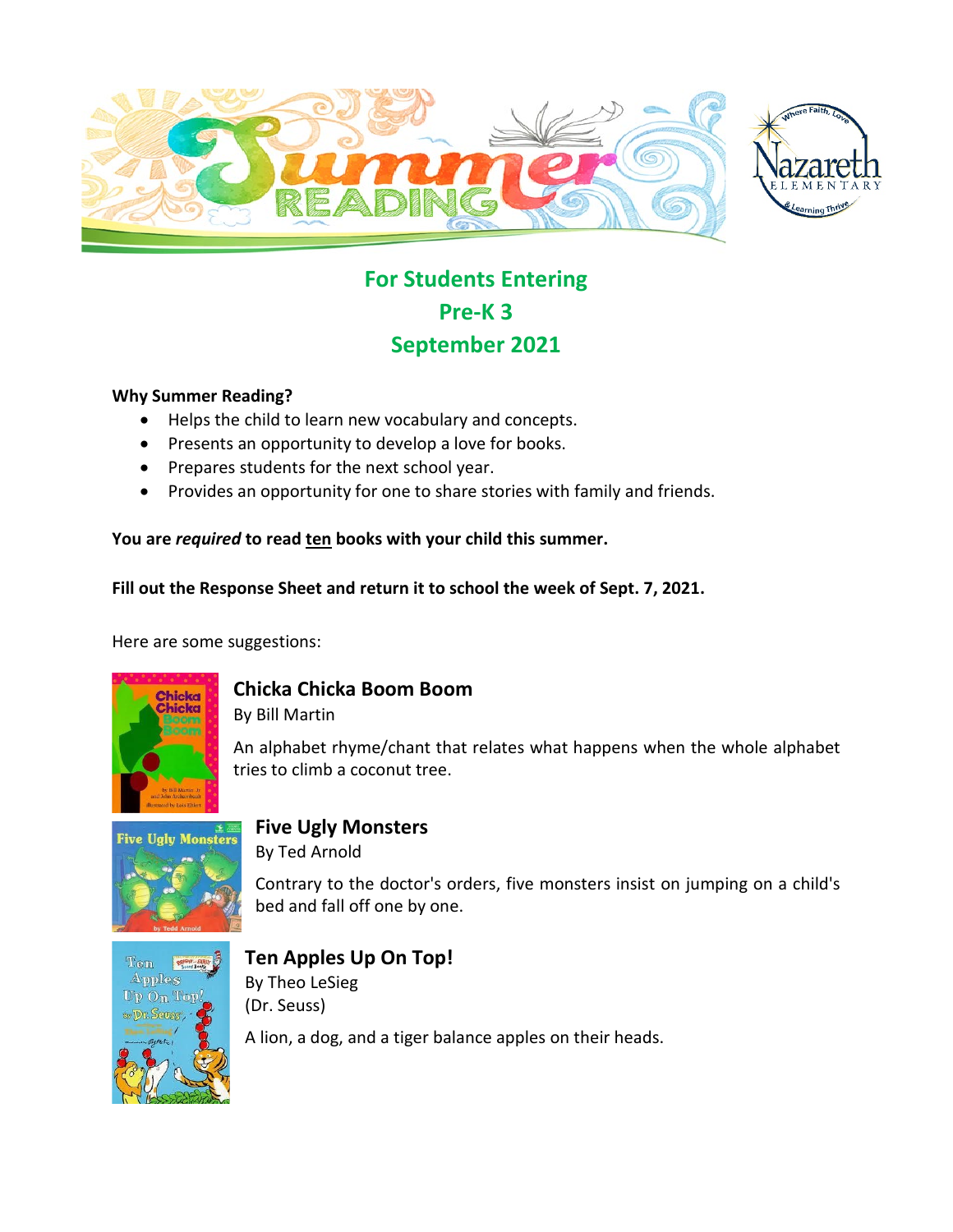

**Clifford Books (read any Clifford Book)**  By Norman Bridwell



**Color Zoo (read any title by this author)**  By Lois Elhert



**Five Little Dinosaurs**  By Will Grace

Five wacky, lovable dinosaurs jump on the bed and get into trouble in this fun adaptation of a classic preschool rhyme!



## **Where the Wild Things Are**

By Maurice Sendak

After he is sent to bed without supper for behaving like a wild thing, Max dreams of a voyage to the island where the wild things are.

AND PICTURES BY MAURICE SENDAI



### **Is Your Mama a Llama?**

By Deborah Guarino

A young llama asks his friends if their mamas are llamas and finds out, in rhyme, that their mothers are other types of animals.



## **Now I Eat My ABC's**

By Pam Abrams

Fun photographs of all kinds of foods that begin with and form the letters of the alphabet!



## **The Cheerios Counting Book**

By Barbara McGrath

Text and illustrations of the familiar O-shaped cereal help the reader count to ten and add groups of ten.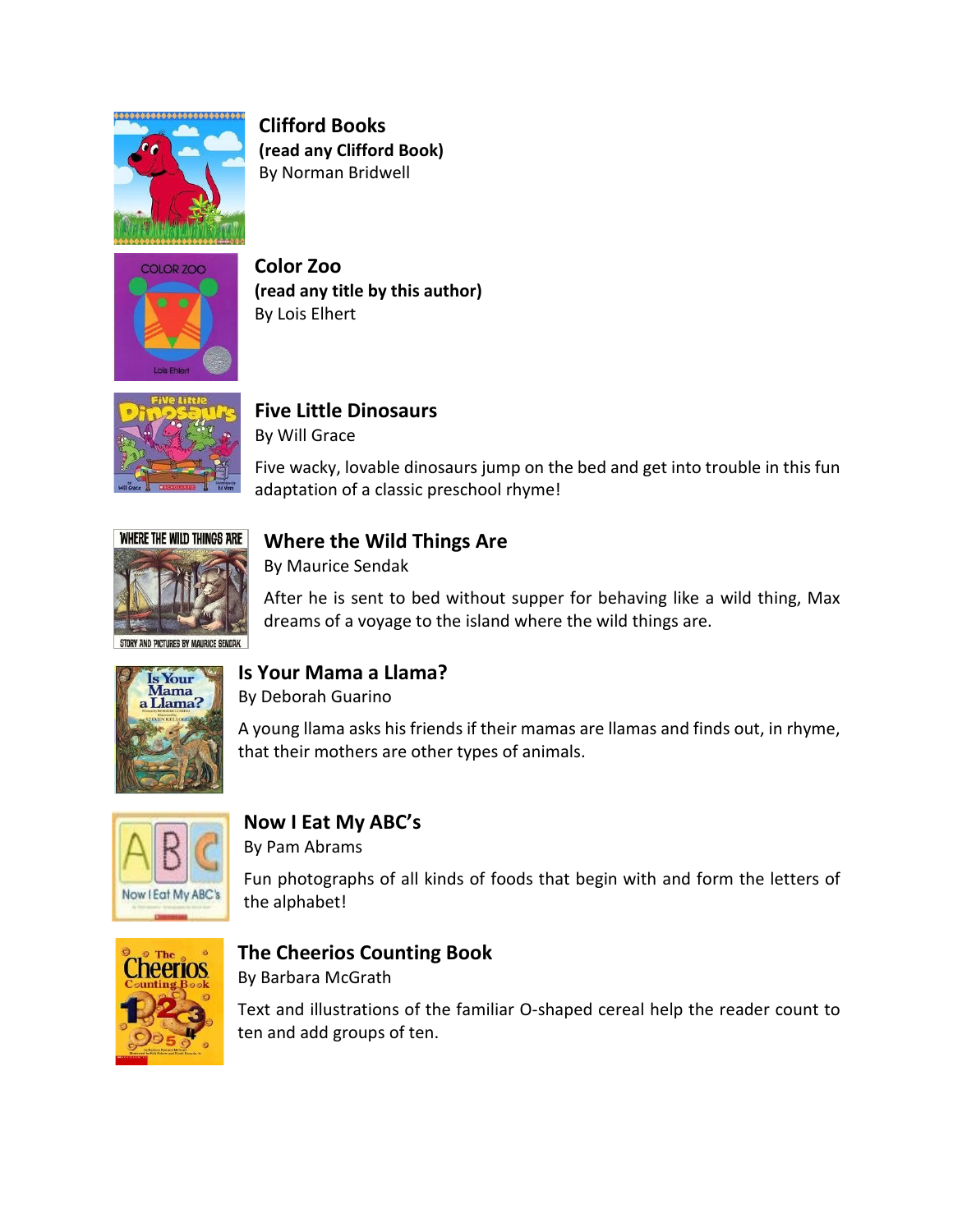## **Wordless Picture Books**

Pre-K children can use the pictures to tell parents what is happening in the story. This is extremely important for oral language development, a necessity for reading success.



## **A Boy, A Dog, and A Frog**

By Mercer Mayer Tells in pictures a boy's unsuccessful attempts to catch a frog.



**Do You Want to Be My Friend?**  By Eric Carle

A mouse searches everywhere for a friend.



## **Four Hungry Kittens**

By Emily McCully

Without words, Emily Arnold McCully tells the rambunctious tale of four kittens whose mama has gone off hunting for food.

## **Copies of these books are available at:**

 $\Box$  The public library

- o Some libraries in Monroe County are offering curbside pickup this summer.
- o You can also access ebooks through the Monroe County Library website found at [https://libraryweb.org/.](https://libraryweb.org/) Click the **Ebooks and More** link to find out how to use your library card to download ebooks right to your electronic device.



**Ebooks & More** 

**EQ Many bookstores** 



Monroe County Libraries are also offering many resources and virtual programming for kids and families this year. Check out the **Learn & Play** link on the Monroe County Library website for entertainment and educational resources.

Learn & Play